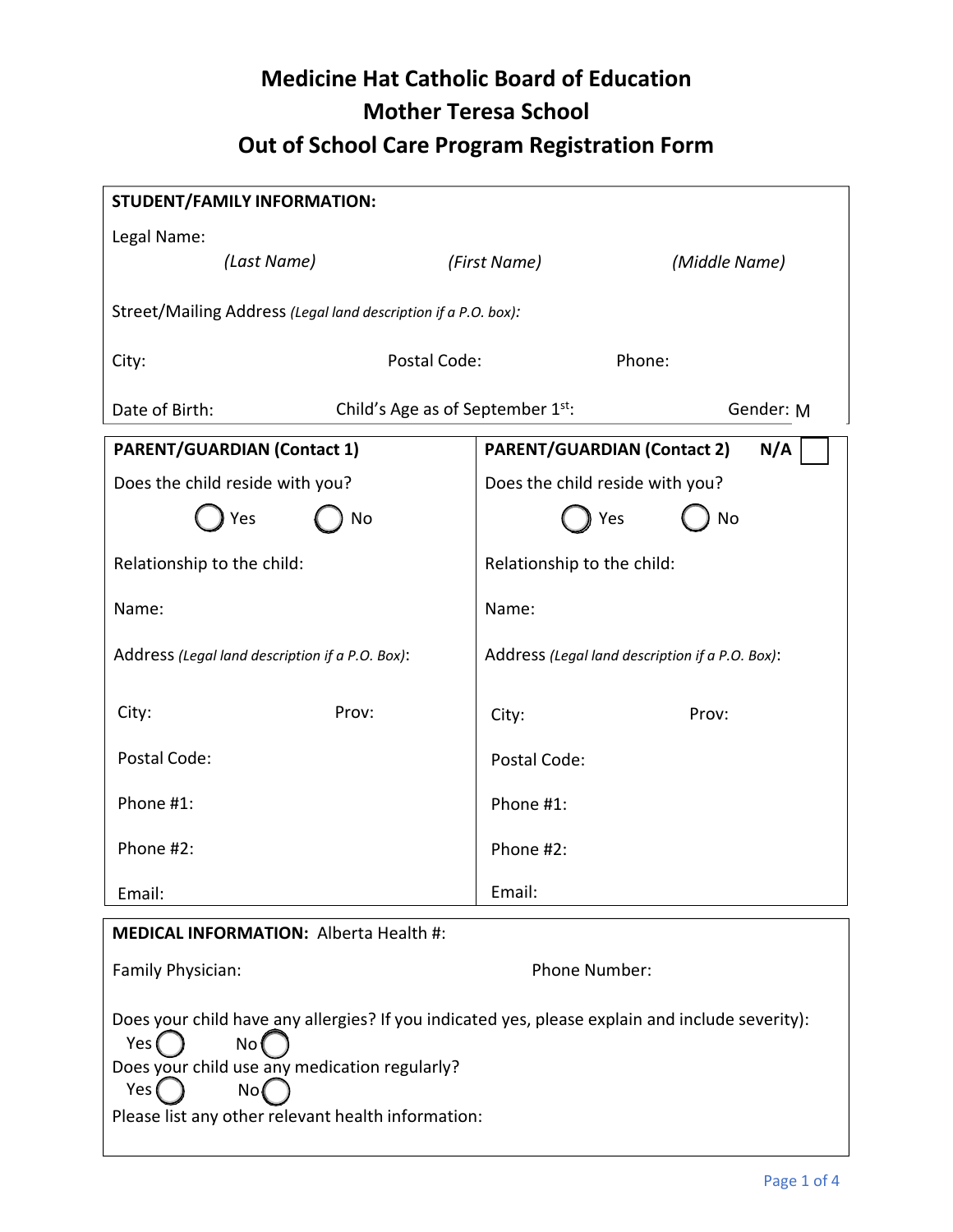#### **EMERGENCY CONTACT INFORMATION:**

*In the event that a Parent/Guardian cannot be contacted, please list two alternate emergency contacts:*

| <b>Emergency Contact #1</b>                     | N/A<br><b>Emergency Contact #2</b>              |  |
|-------------------------------------------------|-------------------------------------------------|--|
| Name:                                           | Name:                                           |  |
| Relationship to the child:                      | Relationship to the child:                      |  |
| Address (Legal land description if a P.O. Box): | Address (Legal land description if a P.O. Box): |  |
| Prov:<br>City:                                  | Prov:<br>City:                                  |  |
| Postal Code:                                    | Postal Code:                                    |  |
| Phone #1:                                       | Phone #1:                                       |  |
| Phone #2:                                       | Phone #2:                                       |  |
|                                                 |                                                 |  |

## **DESIGNATED PICK-UP PERSON INFORMATION:**

*Person(s) other than parent/guardian or emergency contact authorized to PICK-UP child:*

| <b>Pick-up Person #1</b>   | N/A<br><b>Pick-up Person #2</b> |  |
|----------------------------|---------------------------------|--|
| Name:                      | Name:                           |  |
| Relationship to the child: | Relationship to the child:      |  |
| Phone:                     | Phone:                          |  |

| <b>CUSTODY INFORMATION:</b>                                                        |  |  |
|------------------------------------------------------------------------------------|--|--|
| Please indicated whether a Parenting Order or Contact Order exists for your child: |  |  |
| Yes (<br>No (                                                                      |  |  |
| If you indicated yes, legal documentation is required.                             |  |  |
| *Send as an attachment with OSC registration.                                      |  |  |
|                                                                                    |  |  |

| <b>FIRST-AID CONSENT:</b>                                                                    |                                                              |  |
|----------------------------------------------------------------------------------------------|--------------------------------------------------------------|--|
|                                                                                              | give my permission to the Out of School Care staff at Mother |  |
| Teresa School to administer medical attention in the nature of first-aid to my son/daughter, |                                                              |  |
|                                                                                              | in the event of an emergency.                                |  |
|                                                                                              |                                                              |  |
| Signature:                                                                                   | Date:                                                        |  |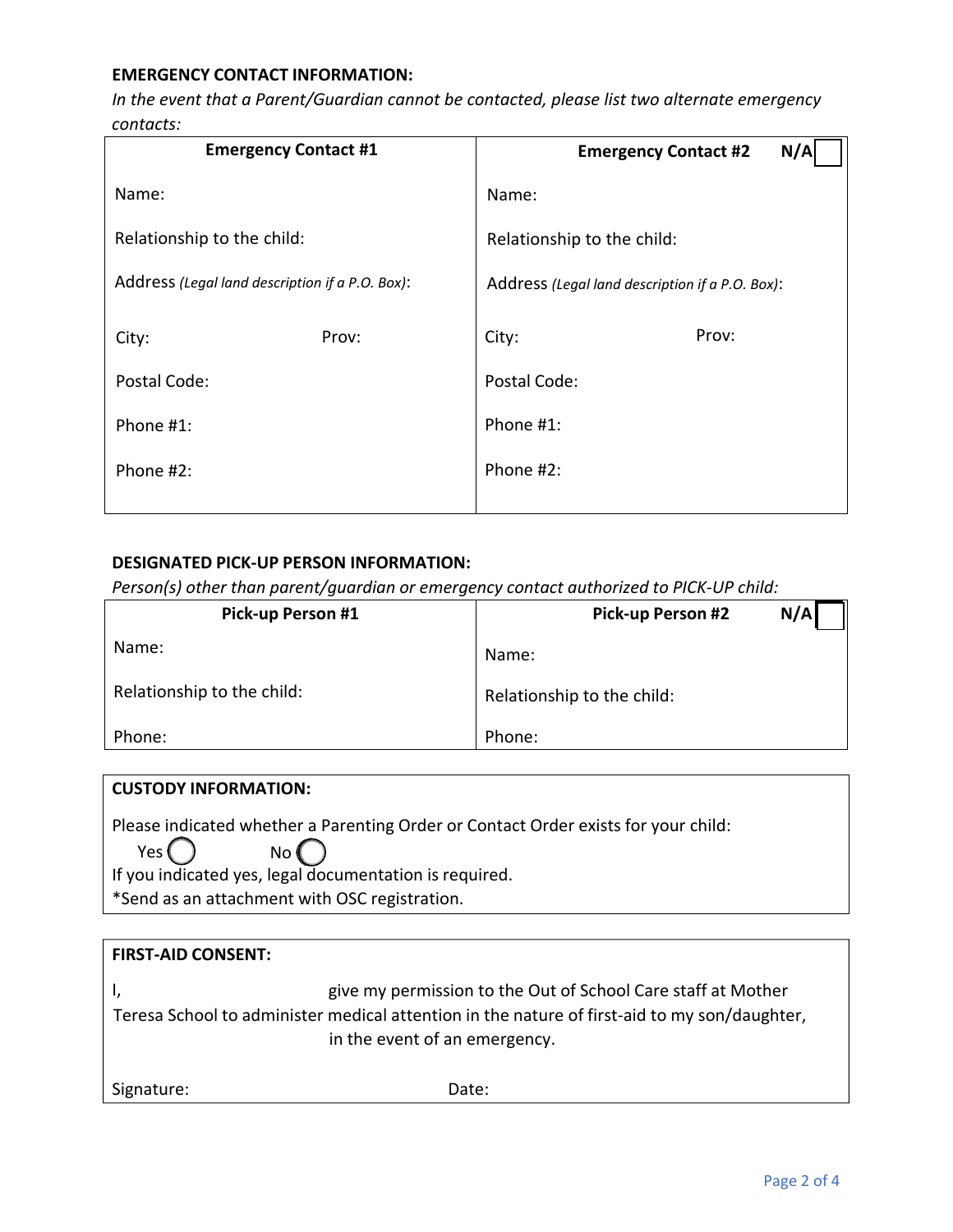# **MEDICINE HAT CATHOLIC BOARD OF EDUCATION OUT OF SCHOOL CARE PROGRAM PARENT AGREEMENT:**

1. Medicine Hat Catholic Board of Education Out of School Care Programs assume no liability or responsibility for anything that occurs because of false information provided at the time of registration. It is the parents' responsibility to inform the Out of School Care Program Coordinator of any changes that occur after the original registration form was completed. (i.e., phone number, employment, emergency pick up, etc.).

2. Parents or designate must physically accompany their child into the designated program area for all drop-offs and pick-ups, ensuring their child is signed in and out of the program. Children will be released only to authorized persons as stated by the parents or guardians on the registration form. Children WILL NOT be released to anyone not on the registration form.

3. Parents requiring scheduled care agree to provide the hours of care required to the Out of School Care Program Coordinator as soon as possible. Parents are responsible for adhering to this schedule and will advise the Out of School Care Program Coordinator of any changes to arrival and pickup times. 4. In the event of a serious medical emergency, the supervisor will call 911 and then contact the parents or guardians. If a child is ill, the parent(s) or guardian(s) will be contacted and must pick up the child immediately. The Out of School Care Program reserves the right to engage emergency medical assistance for any child left in its care, when such assistance is deemed to be necessary. The expense of the required assistance to be borne solely by the parents or guardians of the child.

5. The parents agree to pay according to the attached fee schedule. Please note fees are subject to change. Service will be cancelled for those who fail to pay.

6. One month written notice must be submitted to the Out of School Care Program Coordinator to terminate your child's involvement in the program. A one-month fee will be charged to any parents who fail to provide notice.

7. The program will not operate on school holidays, which include Christmas break, Easter break, and Professional Development days, including teacher's convention.

## **I have seen, read and agree with the above outlining my responsibilities to the MHCBE Out of School Care Program:**

We, the undersigned being the parents and/or legal guardians of hereby hereby certify that we have given careful consideration to the participation by our son/daughter in the MHCBE Out of School Care Program and understand fully the nature and character of the risk undertaken by our son/daughter and agree to accept on behalf of the same child, all risks and responsibilities for injury or damage beyond the control of the MHCBE Out of School Care School Program. We further certify, we are hereby releasing the MHCBE Out of School Care School Program, School Administration, and the Medicine Hat Catholic Board of Education and their sub-agents from all claims and demands whatsoever, occurring as a result of damage incurred to the child by reason of activities outside of the authority extended by the MHCBE Out of School Care School Program in the conduct of this project. I consent to the MHCBE Out of School Care School Program sharing information with teachers and staff of the School as needed about my child.

| <b>Parent/Guardian #1 Signature:</b> | Date: |
|--------------------------------------|-------|
| <b>Parent/Guardian #2 Signature:</b> | Date: |
| <b>OSC Representative Signature:</b> | Date: |

**Start Date: Applying for Provincial Subsidy:** Yes No